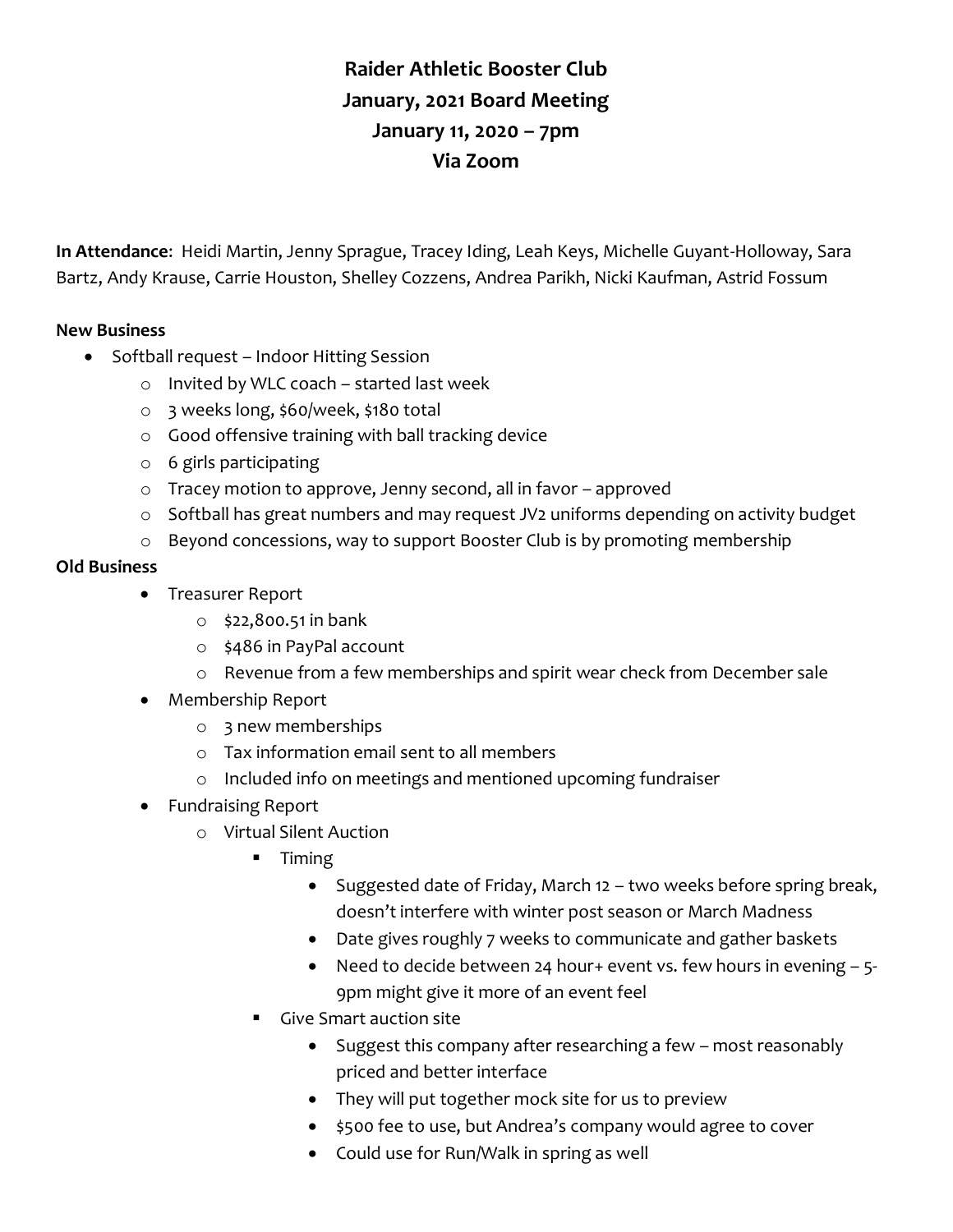- Site sends out reminders if you've been outbid, when it is almost over, etc.
- **Team Baskets** 
	- Request teams limit to two baskets easier for purposes of scrolling on a device
	- Average revenue from each basket around \$200-250
	- Teams will have a month and a half to prepare baskets
	- Offer many suggestions of basket themes to help planning
	- Site would provide option to just donate to a team if prefer not to bid
- **Communication / Promotion** 
	- Will send Save the Date email next week, with detailed emails to teams and East community to follow
	- Sue Flatley should receive emails to distribute to East families
	- Astrid will provide contact info on team parent reps send info to coaches as well
	- Can utilize Booster Club website and Facebook page to promote
	- Can create Facebook event page to provide details and basket previews, encourage communication
- **U** Volunteers
	- Could use some help with communication, organization and distribution of baskets, soliciting donations
	- Sara will forward names of members who indicated a desire to help with event
- o Yard Sign fundraiser
	- **Contacted multiple local sign companies**
	- Sign would likely cost around \$10 and could sell them for \$20 or 2 for \$35
	- Would be personalized with athlete name, with option to add number / photo
	- Could recruit a graphic design student to help with layout
	- **Could start with spring season athletes**
	- **Profits seem limited for the efforts of doing for spring**
	- Might be a better option to start in Fall of 2021 could tie in with membership drive
- $\circ$  Run / Walk in May will have more information at next meeting
- o Brick fundraiser will have more information at next meeting
- Spirit wear Report no update
- Concessions Report no update but reach out to Andy before sign initiative starts as he can advise on sign regulations/restrictions
- Volunteer Report no update
- Scholarship Report
	- o Applications distributed to seniors January 6 Shelley provided hard copy and digital
	- o Deadline is February 12 given to Booster Club February 26
	- o A number of Board members willing to read April 9 for decisions to be made